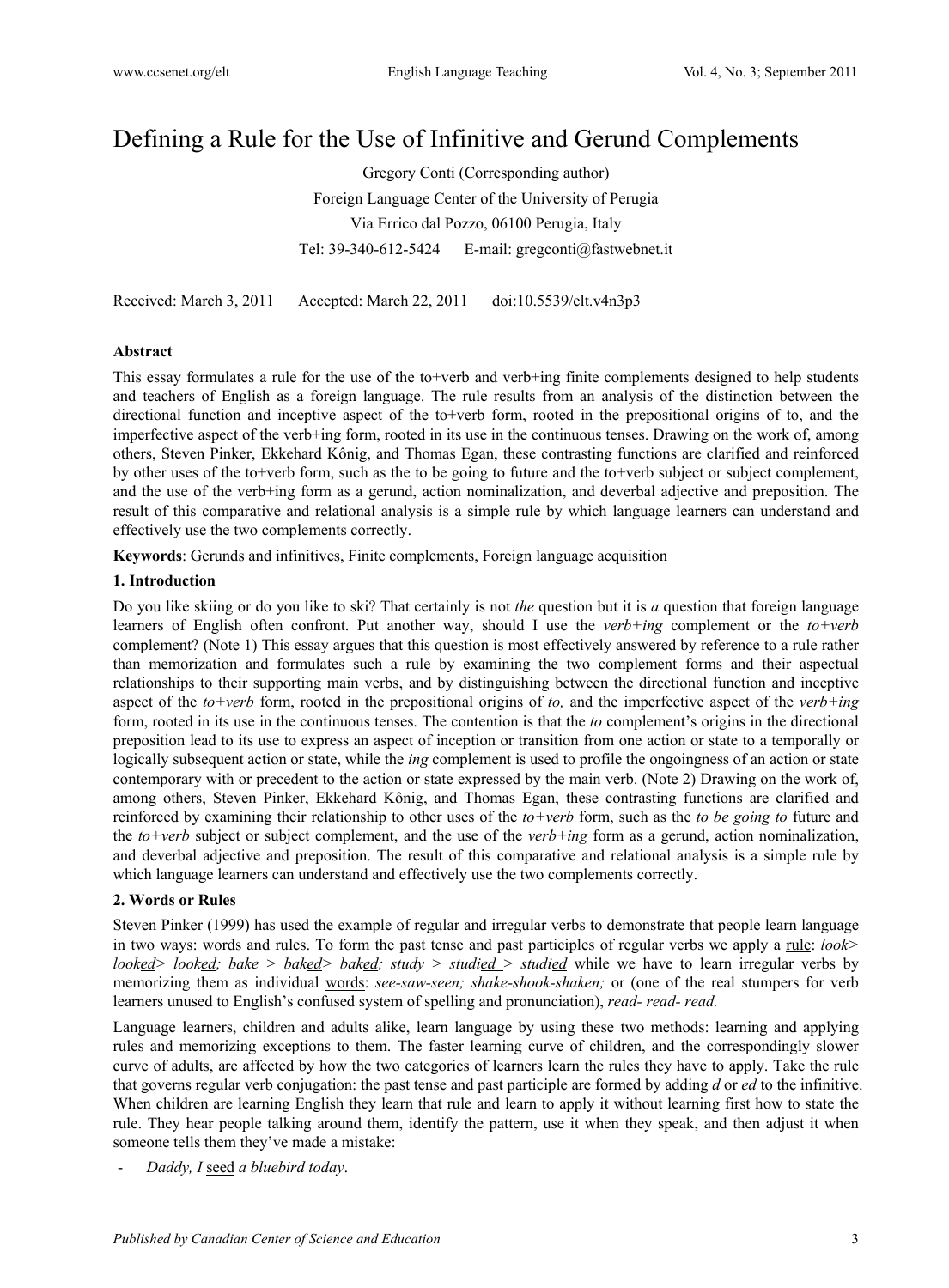- *No, Ben, you* **saw** *a bluebird.*
- *That's right, Daddy, that's what I* telled *you.*

For adults learning a foreign language, the system is reversed. The student learns to recite the rule: *The past tense for most verbs is formed by adding d or ed*, and then she learns to apply the rule to regular verbs. Then, of course, when she comes across a verb that falls outside of the category of "most verbs" she has to memorize it and a whole list of irregular verbs, maybe a hundred or so, depending on the grammar book. As hard as it is to remember a rule and apply it correctly, rules make language-learning much easier and more efficient and the older you get the truer that is.

## *2.1 Gerunds and/or infinitives: words or rules?*

The words and rules dichotomy also comes into play for English learners and their teachers confronted with another arduous grammar point, the topic most grammar books refer to as "gerunds and infinitives." (Note 3) The label is a short-hand formula for those situations in which the object or complement of a verb is another verb, either in the *to+verb* (full infinitive) – *He has decided to go to law school*— or in the gerund or *verb+ing* form – *She enjoys playing basketball.* The hurdle for learners is determining which form to use after the main verb and the challenge for their teachers is how to help them get over the hurdle.

A survey of grammars and textbooks designed for learners of English as a second language seems to indicate that this is a *word* situation rather than a *rule* situation, and learning depends on memorization. (Note 4) Here is one explanation, more detailed than most, taken from an excellent book by the renowned scholar and teacher Ann Raimes (1998, 211):

**"**19c. Infinitive as object. The infinitive can be used as the object of a verb. The problem is that some verbs are followed not by an infinitive but by a gerund (*ing* form). How can we tell whether to use an infinitive or an *ing* form? Some systematic organizing principles have been attempted, but they are complicated and full of exceptions. Probably the best thing for a language learner to do is to memorize the verbs that are regularly followed by either the infinitive or the *–ing* form and to keep lists of verbs that can take either according to context. So whenever you come across a verb followed by one or the other, write it down as it occurs in its sentence, and learn that particular use. This chapter and the next will provide you with some examples." The explanation is then followed by a list of fourteen verbs.

Now this certainly seems like helpful advice. Speaking for myself, however, as a teacher, I have tried innumerable times to memorize lists of verbs without success, so I find it hard to muster up much enthusiasm for encouraging students to use this method. The task becomes all the more daunting when you turn to the corresponding unit on -*ing* complements and find the same explanation and advice followed by another list of twenty different verbs (Raimes, 1998, p. 223)

Our list of verbs to memorize is now up to thirty-four items, and there are more to add because, as you may recall, there are some frequently used verbs that are followed by either the -*ing* form or the infinitive, sometimes, as Raines observes (1998, 224) "with a significant change in meaning, sometimes with a shade of difference so subtle that for most purposes you don't have to worry about it." This last comment may be reassuring to some learners but as a teacher I "worry about it" because Raines seems to be saying that it is the verb complement that changes, sometimes significantly, the meaning of the main verb. If that's the case, then I think she got it wrong; it's the different meaning of the main verb and, above all, its aspectual relationship (Note 5) to the complement situation that changes how it is to be complemented. But we'll address that issue later. For now, we should note that the commonly found items on lists of either/or verbs are:

| remember  | forget   | try      |
|-----------|----------|----------|
| stop      | consider | imagine  |
| hate      | like     | love     |
| start     | begin    | continue |
| see       | hear     | feel     |
| watch     | notice   | observe  |
| mean      | propose  | regret   |
| advise    | allow    | permit   |
| recommend | intend   | agree to |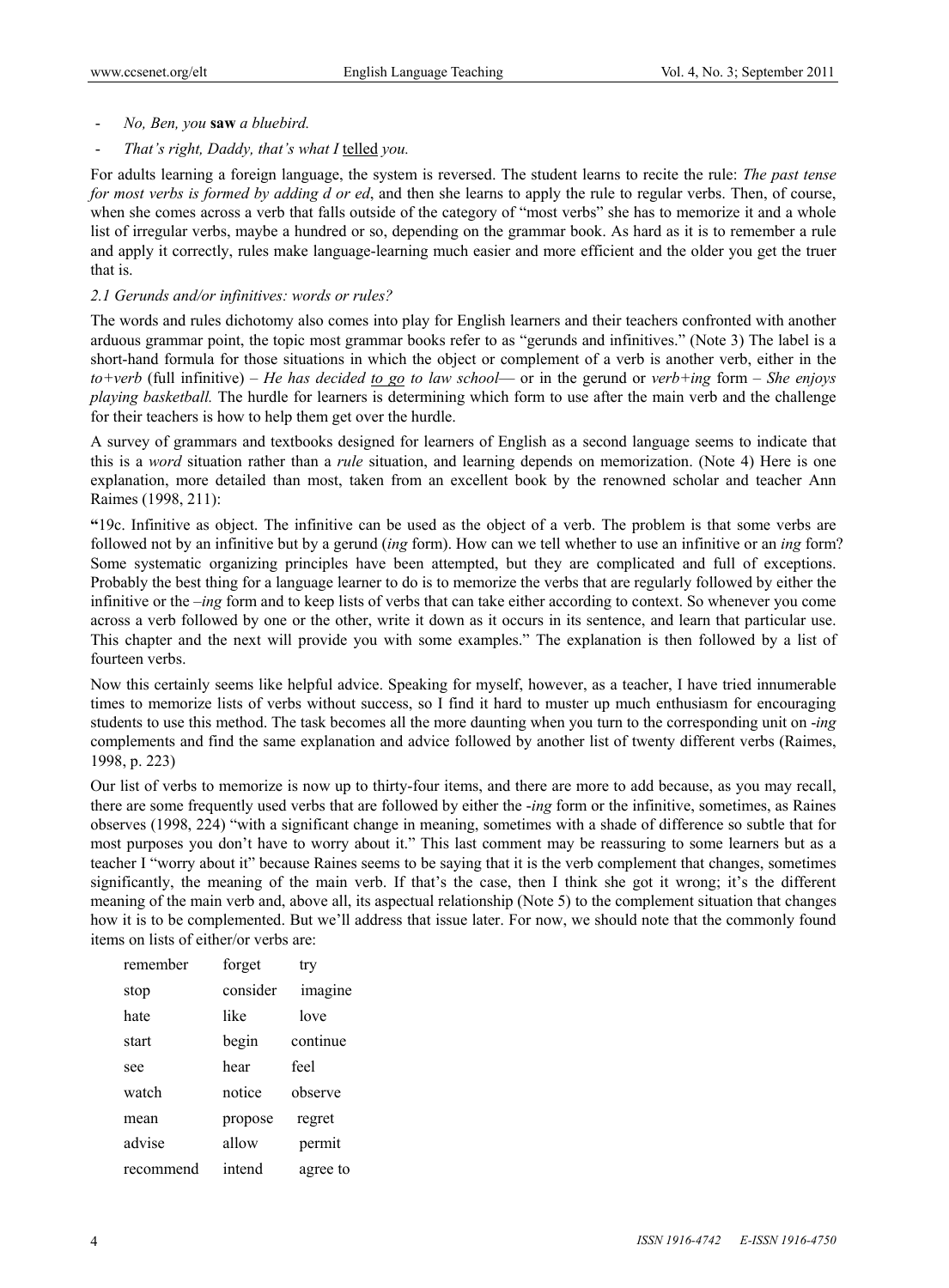## be afraid bother claim

This list has twenty-eight entries, some of which are repeaters, but we are now in the ballpark of sixty verbs to memorize. Another prestigious book, *A Practical English Grammar* by Thompson and Martinet (1986, 214, 230, 234) also gives lists for the three categories – infinitive (48), gerund (38), and either  $(26)$  – for a total of 112. It may well be that there's no way to define a rule to apply to all these cases but the prospect of memorizing sixty to a hundred verbs is certainly an incentive for trying.

## **3. Question the complement rather than the verb**

In addition to the enormous amount of time and mental energy it requires, the memorization approach risks making learners focus on the wrong or less promising aspect of the problem. By focusing on the verbs rather than the complements, this approach encourages inquiries and analyses of the verbs themselves and comparisons between them. When students are shown a list of verbs that are followed by the full infinitive the obvious response is to wonder why that is the case. What do these verbs share that leads to that result? Are they all verbs of a particular aspect or duration or semantic meaning, for example, or are they verbs of mental state rather than verbs of action?

The possibility of identifying or defining a rule, even one with some exceptions, depends in large part on asking the right question, and given the large number of both verbs and verb types involved here, and the presence of verbs of just about every conceivable category on each of the three lists, it would seem more promising to start by questioning the verb complements rather than the verbs. After all, there are only two verb complements to choose from here: *verb +ing* and *to* +*verb*. Perhaps by comparing them, their forms, their position and function in other grammatical structures, and especially their aspectual relationship to the main verb, we may be able to identify a rule that describes their differing uses as verb complements.

# **4. What's in a name?**

Readers will have noticed that Raimes refers to these two complements as the *–ing* form and the infinitive while I have just labeled them as *verb+ing* and *to+verb*. My hope is that this difference in nomenclature will be helpful in developing a rule. First, this way of indicating the two forms allows us more easily to see what the forms have in common (the root verb) and what different (ing vs. is *to)*. It also allows us to eliminate the discrepancy in naming one form after the letters which compose its ending (*ing*) and the other by a noun (*infinitive)* denoting a verb unattached to some finite subject or time. Another advantage of using *to+verb* is that we can avoid the confusion engendered by the multiple names by which this form is indicated by grammarians*: infinitive, to infinitive, to+infinitive, full infinitive* (as opposed to the *bare infinitive* or the *infinitive without to*), *infinitival*, *to+plain form*, and there may be others. Finally, the most convincing reason for using the label *to+verb* is that it reminds us that *to* exists in its own right as a preposition.

# **5. The preposition** *to***: direction in space, time, and logical sequence**

As Rodney Huddleston has noted (2002, 1241) "*to* derives historically from the homophonous preposition *to* and . . . certain aspects of its infinitival subordinator use reflect its origin. Prepositional *to* is characteristically associated with a goal, and a metaphorical association between *to*-infinitivals and goals is to be found in the fact that they commonly involve temporal projection into the future, as with the complements of *ask, choose, consent, hesitate, order, persuade, promise, resolve, strive, tell, threaten,* and countless other catenatives." (Note 6)

Huddleston's observation provides solid support for the proposition that the use of the *to+verb* complement is related to the origins of *to* in the preposition of the same spelling and sound, indicating movement not only in space but in time. (Note 7)

It may also be useful to note that *to* as a preposition indicates both *direction* and *destination*, making it the mirror image of its twin *from*, which indicates *direction* and *point of departure*. The terminal element of *to* is further evidenced when it becomes part of the adverb *toward*. When something moves *toward,* it moves in the direction of some explicit terminal point and in most examples of the *to* complement that terminal point is in the future with respect to the main verb. (Note 8)

Further support for this directional nexus between the preposition *to* and the *to+verb* complement comes from two other grammar topics which language students are accustomed to confronting in progressively greater depth as they move up the skill levels from beginners to intermediate to advanced: the *to be going to+verb* form to make the future tense and the *to+verb* form used as a subject or subject complement.

# **6. The grammaticalization of** *going to*

The *going to* + *verb* future form illustrates Huddleston's point about the *metaphorical* connection achieved through use of the preposition *to* between movement toward a destination in space and movement toward a destination in time. This is easy to see in the following example: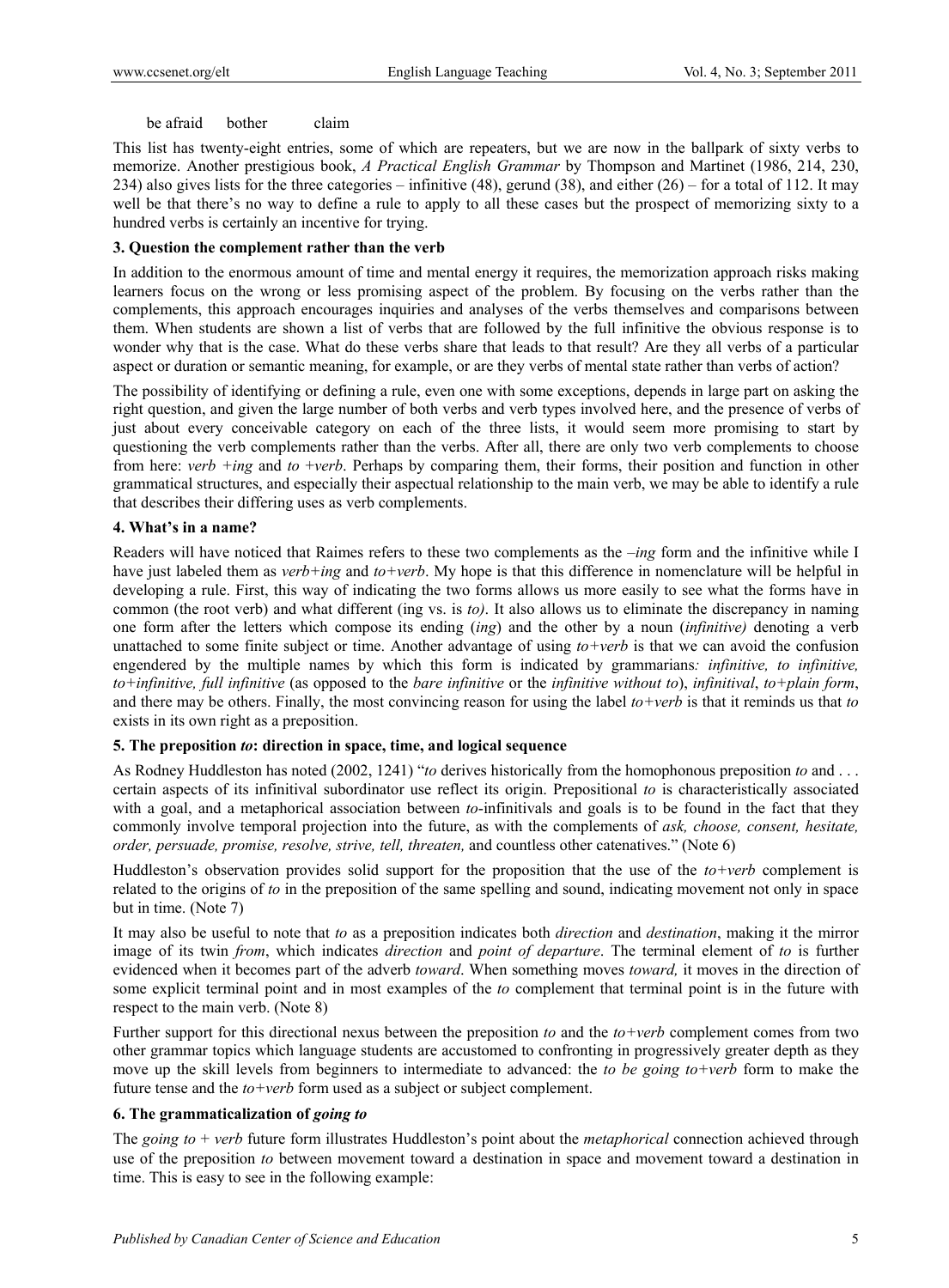# *(1) We're all going to the club tomorrow and Phil and Kate are going to play tennis.*

The first use of *going to* is the present continuous form of the verb *go* (are going) and the preposition *to* indicates the direction of the movement through *space* toward a destination (the club). The second *going to*, however, is the future of *play* and the *going to* is used to indicate the direction of movement through *time* toward a future action (play). In other words, in this second use of *going to*, the phrase loses its original semantic meaning of physical movement to become a grammatical marker of future time. Furthermore, this metaphorical *going to* has acquired its own special form, *gonna*, which is used only to mark future time. English speakers do not say *We're gonna the club* but they do say *We're gonna play* tennis. Grammarians have labeled this phenomenon *grammaticalization*. (Note 9)

Egan (2008, 95) reminds us that *gonna* is one of four grammaticalizations of *to*, the others being *hafta* (have to), *wanna* (want to), and *gotta* (got to), where *wanna* projects a desire toward another state or action, and *hafta* and *gotta* project an obligation toward another state or action. (Note 10) Interestingly, however, the obligation projected toward the complement situation by *hafta* or *gotta* (and sometimes even the desire projected by *wanna* see example *(22)* below) is not necessarily projected into future time. The obligation and its fulfillment may be contemporary with the state of obligation.

A clear and entertaining example of this can be seen in the musical *Singin' in the Rain*. In the scene known as the *Broadway Rhythm Ballet,* when Don Lockwood (played by Gene Kelly in the film) and the chorus line launch into singing "Gotta dance," they are in fact already dancing. (Note 11) In the grammatically correct, somewhat less snappy full-sentence version of the lyric, *I have got to dance*, the main verb *have got* expresses the speaker's feeling of obligation toward the already initiated activity of dancing, profiled in the complement *to dance*. The projection expressed by *to* in the *to+verb* complement, therefore, need not be a forward projection in time but *to* nevertheless projects the obligation toward the targeted alternative of dancing.

## **7. The** *to+verb* **complement as a present targeted alternative**

To further illustrate the use of the *to+verb* complement to indicate a present targeted alternative rather than a future projection we can examine an example taken from Strutt (2000, 43):

## *(2) She claims to have the authority to proceed*.

In this case, there is clearly no forward projection in time of the complement *to have* with respect to the main verb, *claims*; the person making the claim either has or doesn't have the authority at the same time she claims to have it. In fact, it is safe to assume that she had or believed she had the authority even before she voiced her claim to it. Nevertheless, there is a kind of directional relationship between claiming and having that is expressed by *to*. We may be able to see that relationship better by looking first at another example:

# *(3) Homesteaders had to stake a claim to the land before occupying it.*

Here the noun *claim* – an assertion of ownership – takes the form of a wooden stake driven into the ground, thus giving physical form to the assertion of ownership, and the preposition *to* indicates the direction of the claim. It is an assertion of ownership that goes *in the direction of* the land. Likewise, in our previous example (2), where *claims* is the verb, *to* indicates the direction of the speech-act of claiming toward the state of possession, expressed by the verb *have*. What we have here then is not a temporal projection but what we might call a logical projection.

A similar kind of non-temporal logical projection is performed by the *to+verb* complement in the following examples:

- *(4) Susie failed to see the point*.
- *(5) Ann refuses to accept the fact that her husband is guilty.*
- *(6) If they work at it they will manage to reach their objective.*

#### *(7)I want to eat my ice cream*.

In examples (*4-7*), there is no forward projection in time between verb and complement. In fact, in the first two examples the action expressed by the complement does not and could not actually take place. Otherwise the sentence would not make sense. What the *to* expresses here is the direction of the failure and the refusal, or perhaps we might think of it as the direction of the effort made or of the consideration given leading up to the moment of failure and refusal. This kind of logical direction is even more evident in the third example. When you manage or don't manage to do something there is no separation in time between *manage* and *do* (or *reach*). The verb *manage to* expresses both effort and success (or in the negative effort and failure) and in both cases, the *to* complement indicates the direction of the successful or unsuccessful effort. In (6*)*, *they* will make an effort in the direction of reaching their objective and that effort is likely to succeed.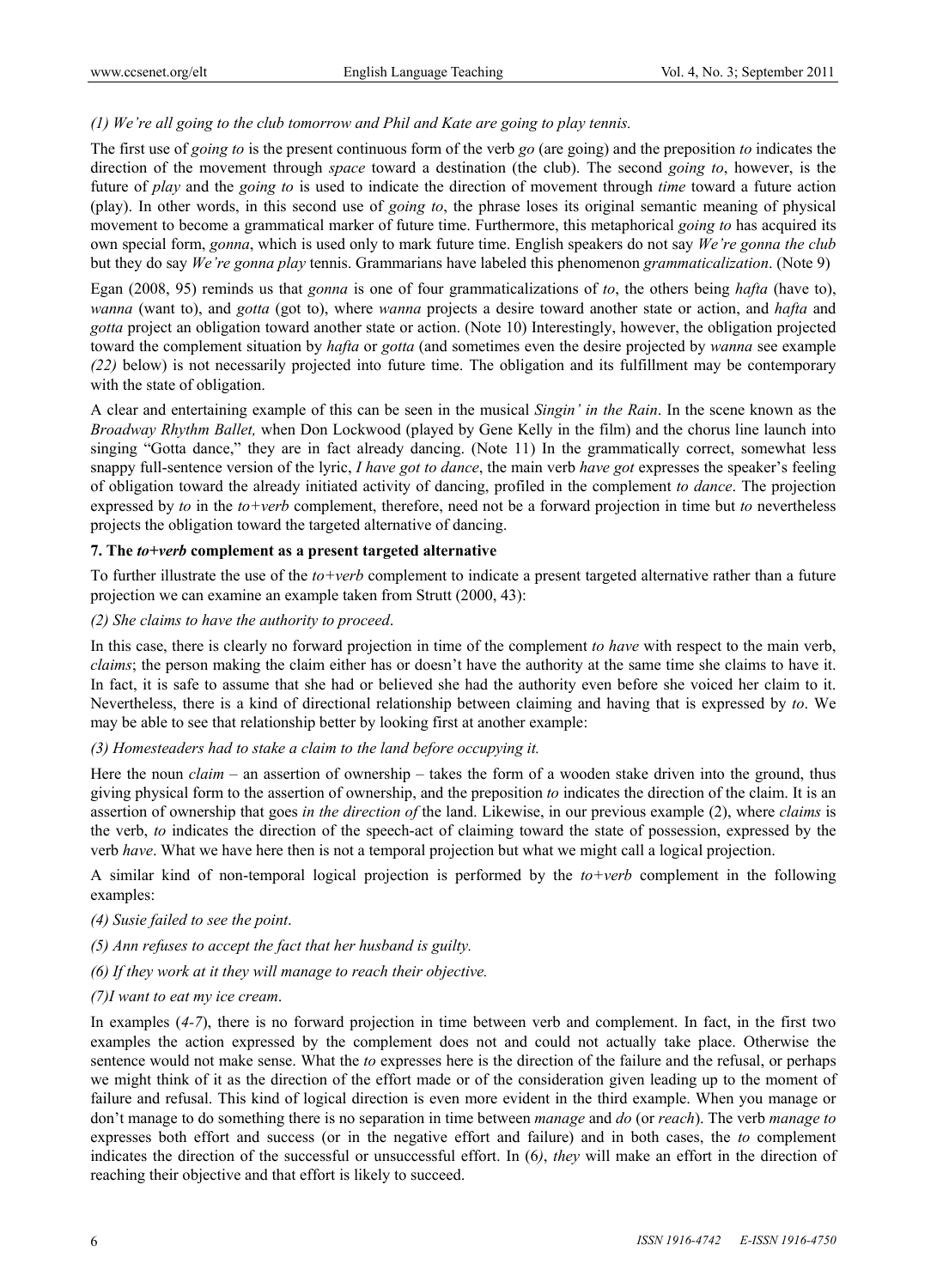The last example (7), *want to eat*, involves not effort but a desire to do something. The relationship between verb and complement might be conceived as a forward projection in time, however brief, but this is not necessarily the case. The speaker may simply be expressing the present focus of his desire rather than a present desire projected toward a future action. That is, there may be no temporal difference between this sentence and the sentence *I want my ice cream*. There is, however, a logical projection of the desire (expressed by *want*) toward the action of eating.

This projection becomes clearer if we broaden the context. Imagine that the speaker is at home in the kitchen and has just prepared himself a bowl of ice cream. His wife comes in the kitchen and tells him that she's about to go do the shopping, gives him a series of options as to what she could buy for dinner, and asks him *What do you want?* To which he responds *I want to eat my ice cream*, leaving unstated *I don't want to think right now about the shopping or what we're going to have for dinner*. In other words, the speaker is indicating the focus or direction of his present desire or preference. (Note 12)

In his wide-ranging analysis of what he calls the *to infinitive* complement, Egan (2008, 97-98) takes a similar approach to the one I have been trying to develop here. Egan defines three categories of *to* complement situations: "Forward-looking constructions," "General constructions" and "Judgement constructions," which he defines respectively as:

"a situation, viewed as a whole, is profiled as expected, but not certain, to occur at some remove in the future from the matrix verb";

"a situation, viewed as a whole, is profiled as likely to occur on a more or less regular basis";

"a situation, viewed as a whole, is hypothesized to be true." (13)

What seems to distinguish "general" and "judgement" constructions from "forward-looking" constructions is the "domain" in which the projected complement is realized. In "forward-looking" constructions the complement is projected forward in *time*, into the domain of the future, while in "general" constructions the complement is profiled as likely to be realized in the domain of "suitable occasions in the past present, and future," where "suitable occasions" are those where the appropriate or necessary conditions for the realization of the complement situation are present, and in "judgement" constructions the domain in which the most likely alternative is realized is the subject's mind/opinion/view etc. (Egan 2008, 97-99). But while these three constructions are in some ways different, they all have in common the sense of direction and destination that is inherent in the preposition *to*, a sense which Egan condenses in the felicitous phrase "targeted alternative": "The *to infinitive* encodes a *targeted*  alternative. . ."(99). The alternative that is targeted by *to* is usually projected forward in time relative to the main verb. Egan's "forward-looking" constructions, in fact, account for 77% of the *to infinitive* complements in his sample. But, as we have seen in our examples, the targeted alternative may also be contemporaneous with or even prior to the main verb to the extent that the targeted alternative action to be taken or not taken on the "suitable occasions" profiled by "general" construction may also have been situated in the past or the present with respect to the main verb.

# **8.** *To+verb* **as subject and/or subject complement: goal or transition**

At this point, we have been able to explain the use of the *to+verb* complement in a variety of examples, all involving a forward projection in time or a psycho-emotional or logical projection with respect to the main verb. This projection effected by *to* could be the basis on which to construct our rule, and starting from that hypothesis we will move on to examine the use of the *ing* complement to see if and how it might be distinct from its *to* counterpart. A valid rule must be able to explain the use of both alternatives as well as those cases in which either can be used.

Before moving on to *ing*, however, it will be helpful to examine another aspect of the *to+verb* complement and that aspect is aspect. It will be recalled that in his definitions of the three categories of *to* complements, Egan refers to what might be termed their aspect of wholeness: the complement situation is "viewed as a whole." This characterization is certainly valid and supported by the examples from Egan's corpus but I believe it is incomplete. It is my contention that the aspect of the *to+verb* complement is both whole and inceptive, that is, the complement situation is "viewed as a whole" but the focus is on its initial phase or inception, on the moment of passage from the main verb to the complement verb to which the main verb is directed by *to*. The inceptive aspect of the *to+verb*  complement is reflected in the use of the *to infinitive* as a subject or subject complement. (Note 14)

As Ann Raimes points out (1998, 209-210), the *to infinitive*, as she calls it, can also be used as a subject or a subject complement as in the examples:

*(8)To succeed is his goal, above all else*.

*(9)His aim is not to make one mistake*.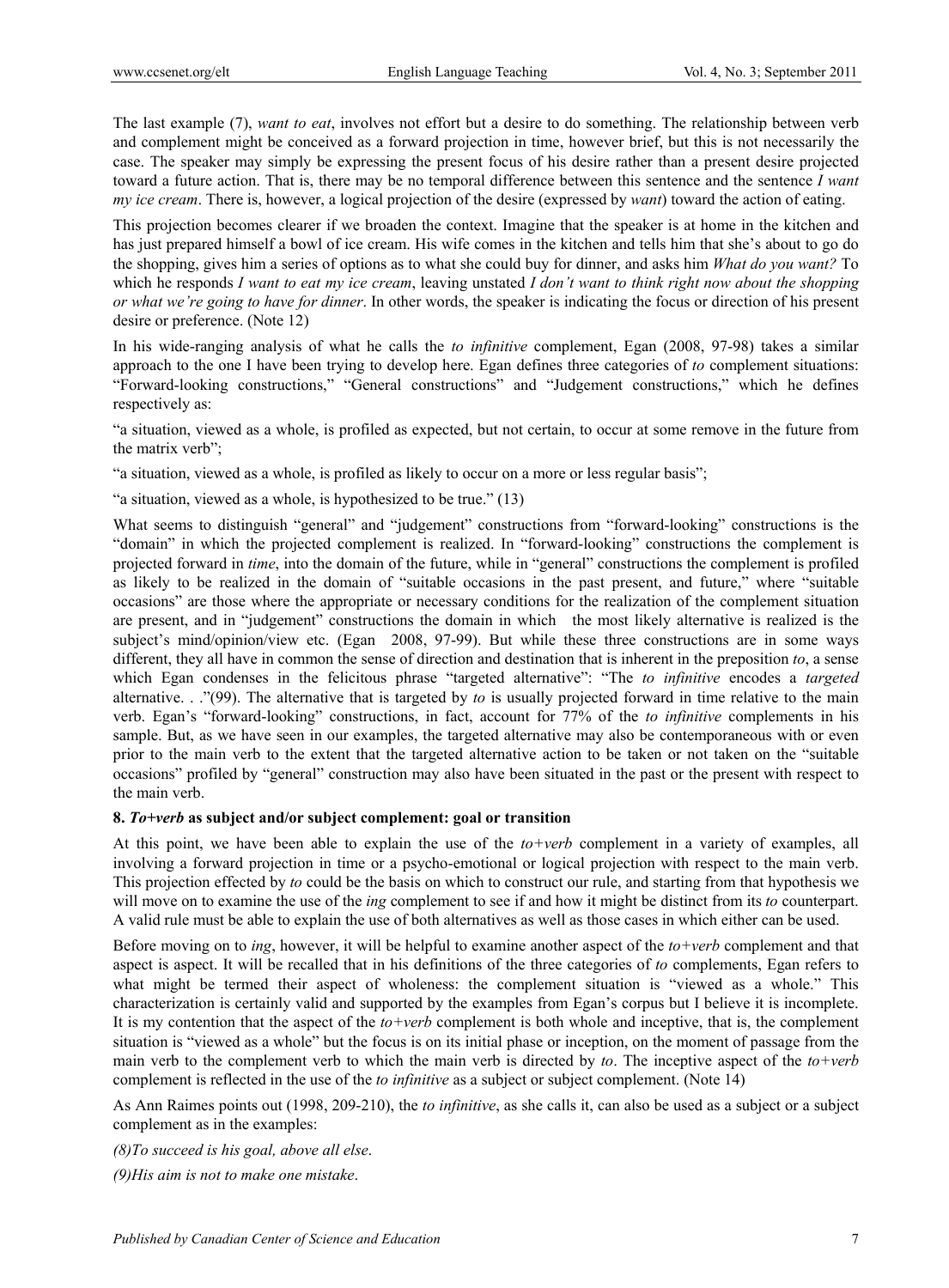Both of these examples involve forward-looking situations and so the use of the *to+verb* form seems to square with our hypothesis. But it is really not possible to have a goal or an aim that is not projected into the future. Otherwise, they would either have already been realized or not, thus losing their status, in the present, as goals or aims that might still be achieved or fail to be achieved. So to better test the hypothesis it may be helpful to look at a less obvious example.

In the 1950s, songwriter Phil Spector wrote a song entitled "To Know Him is to Love Him." The song was subsequently recorded by some famous singers – Peter and Gordon, Bobby Vinton, and the Beatles (Note 15)– under the title

# *(10)* "To Know Her is to Love Her."

Regardless of the gender change of the object, the title features the *to+verb* construction as both subject and subject complement and in both cases the form suggests an inceptive aspect, that is, a transition from one state (*not knowing and not loving*) to a subsequent state (*knowing and loving*). Put another way, love does not exist without knowledge: once you know her you're bound to love her. But the converse is also true: if you haven't met or don't meet her you can't or will not be able to love her.

The same kind of transition between states is most famously expressed in what must be the best known and most often recited question in English:

# *(11) To be or not to be?*

Perhaps the first thing to note is that Hamlet's query poses a false choice. The one thing none of us can choose is *to be*. The best we can do is try to make the most of our being and, failing that, perhaps consider choosing *not to be*. Indeed, as the rest of his speech makes clear, Hamlet is contemplating suicide, that is, the passage from a state of living (being) to a state of not living (not being). To sharpen our understanding of the inceptive aspect of *to be* and *not to be* we need only replace the two phrases with the *ing* form. Could Hamlet have proclaimed: *Being or not being, that is the question*? No, because in that case he would not have been contemplating a transition between two states but a choice between two ongoing states (life or death) rather than a transition from one state to another. Like the use of *to* in the *going to* future, therefore, the use of *to*+*verb* as a subject or subject complement also seems related to the forward-projecting function and inceptive aspect of the preposition *to*.

#### **9.** *Verb+ing***: ongoingness or action nominalization**

Our focus now shifts to the *verb+ing* form to see if we can identify one or more common threads that tie it to other uses of the *ing* form and that may distinguish its use as a verb complement. The German scholar Ekkehard Kônig, has identified eight uses of the *ing* form (Note 16):

*(12) This is very interesting (deverbal adjective)* 

*(13) I am not talking to you. (progressive aspect, past, pres. future)* 

*(14) We risked getting caught. (gerund) Reading poetry enriches your life.* 

*(15) Walking along the river, I suddenly saw a crane. (adverbial participle)* 

*(16) The guy talking to George is my boss. (non-finite relative clause)* 

*(17) No reading of poetry is good enough for Mary. (action nominalization)* 

*(18) California is a real melting pot. (nominal compound)* 

*(19) Concerning your recent proposal, I think . . . (deverbal preposition)*

Of the eight uses identified by König, four are verbs or adverbs or verb derivatives:

*is interesting* – deverbal adjective

*am not talking* – progressive tense

*walking along the river* – adverbial participle

*concerning your proposal* – deverbal preposition;

and they all express a sense of progressivity, or ongoingness.

These four verbal or verb-derived *ing* forms share the function of what we might call describing or setting the scene for a narration or sequence of events, of telling us what is, was, or will be happening or ongoing at a certain moment in the present, past, or future.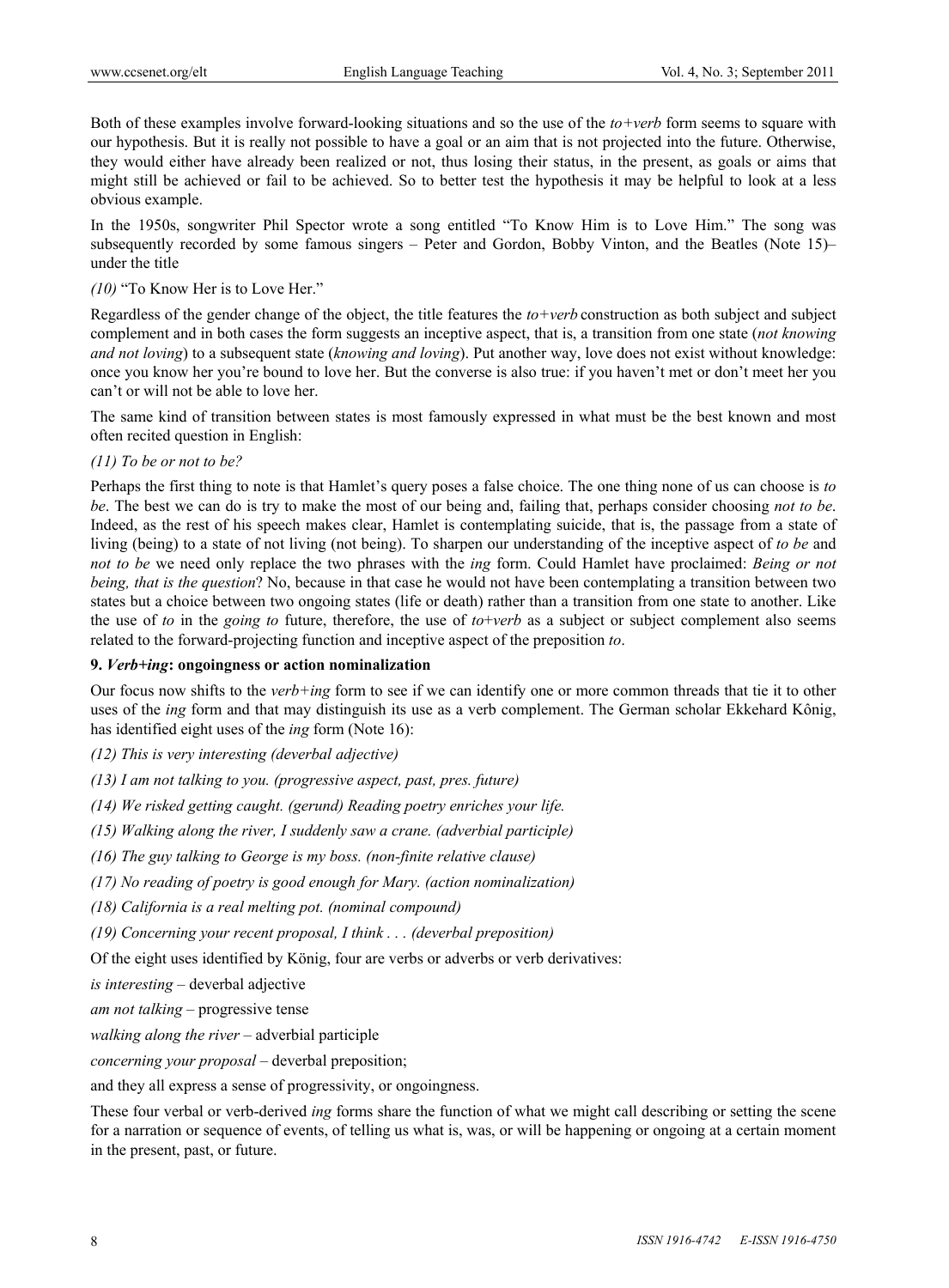The other four uses: gerund, action nominalization, nominal compound, and non-finite relative clause are nouns or noun derivatives and as such they are not placed in time or are placed in time by the main verb, rather than by the *-ing* suffix. While the nominative function of the *ing* form is dominant in these four uses, they nonetheless maintain some of the flavor of an ongoing action, as we can see if we replace them with non *-ing* synonymous nouns:

*(20) We risked capture*.

*(21) George's interlocutor is my boss*.

*(22) No interpretation of poetry is good enough for Mary*.

*(23) California is a real crucible*.

In all of these examples, the unfolding, dynamic aspect expressed by the *ing* form has been lost and the object of the verb has a static quality.

There appear to be two common features in Kônig's examples of the *-ing* form: 1. a nominative function that could be labeled, as Kônig calls it, an action nominalization and 2. a progressive, or ongoing or, if you will, imperfective aspect, as opposed to inception or sequence or forward projection. This imperfective aspect of the *-ing* form is undoubtedly rooted in its use to form the progressive verb tenses, as we will discuss in more detail below.

## **10. Testing the either/or verbs**

If the use of the *-ing* form as a verb complement is related to these other eight uses, then we should be able to identify one or both of these characteristic features in the *verb+ing* complements. Perhaps the most effective way of testing this hypothesis is to look at Raimes' examples of verbs that can take either the *to*+*verb* or the *verb+ing* complement.(1998, 224-225)

*remember/forget* 

*(24) She remembered to mail the letter* 

*(25)She remembered mailing the letter.* 

In *(24)* the mental act of remembering happens first and is projected forward to the subsequent action of mailing the letter. In *(25)* the mental act of remembering happens subsequent to the act of mailing, which is recalled as a *nominalized action-in-progress* at a moment in the past.

*try* 

*(26) She tried being more forceful.* 

*(27) She tried to be more forceful.* 

In *(26)* she experimented with or adopted on an *ongoing* basis a new more forceful behavior. In *(27)* she made an effort *toward* the adoption of more forceful behavior.

*consider/imagine* 

*(28) He is considering running for office.* 

*(29) I can't imagine speaking in front of 500 people.* 

In *(28)*, *running for office* would most likely be understood as a future ongoing activity with respect to the time of considering but that is not necessarily the case. Suppose the speaker is referring to a political scientist who is researching the process of running for office. In any event, running for office seems to be a nominalized action-in-progress here; his considering could be projected toward the future but may not be. In *(29)* it seems much clearer that the *speaking* is not placed in time but is the name of the action or the image of the action as it is unfolding in a certain context.

*(30) People consider him to be very competent*.

#### *(31) I don't imagine him to be a good public speaker*.

These are both what Egan calls "Judgement" constructions. In both of these examples the complement is not projected forward in time but the *to* does express the destination or the direction in which the mental attitude is projected. Notice that the *-ing* form might also be used in the second example: *I don't imagine him being a good public speaker* in which case the focus shifts from the direction of the speaker's imagining to the ongoing or enduring aspect of the complement.

*hate, like, love* 

*(32) I hate smoking*.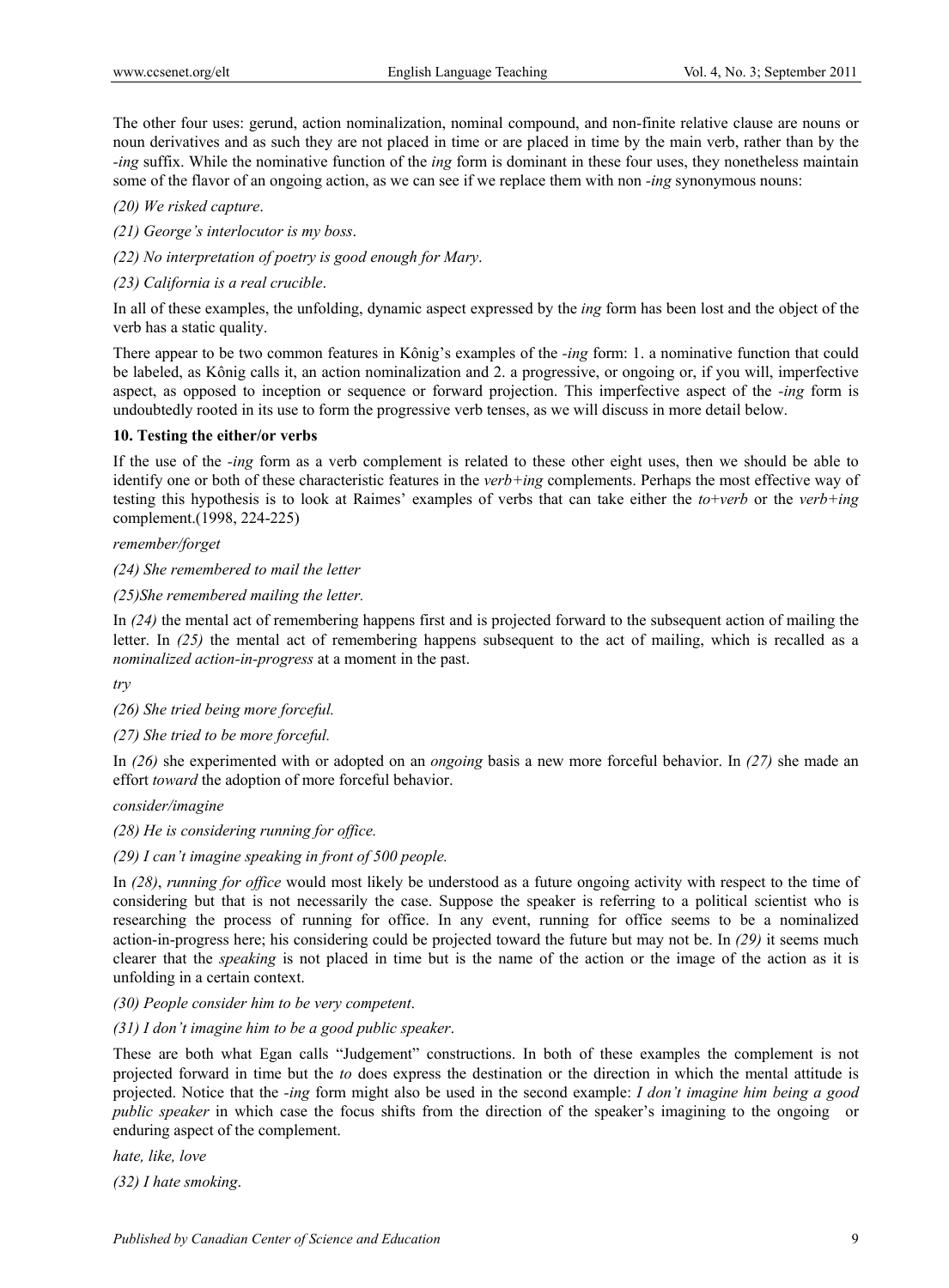# *(33)I hate to smoke.*

In the first example, the speaker hates the imperfective activity or behavior of *smoking*, regardless of who is doing it or when. In the second example her emotion is directed toward her own performance of the activity and to her passage from the state of not smoking to smoking.

# *(34)I love/like watching tennis*.

# *(35)I love/like to watch tennis*.

Most English speakers would probably agree that they use these forms interchangeably or that they would not normally distinguish between them. Nevertheless, it is more likely that the speaker would use *(34)* to express her preference for the unfolding activity of watching tennis wherever and whenever she may do that while it is more likely that she would use *(35)* to indicate the activity to which her preference is directed in certain conditions or, to use Egan's formulation, on some "suitable occasion." (Note 17)

*(36)What do I do to relax? I love watching tennis.* 

*(37)I love to watch tennis in the winter but in the summer I love to play.* 

This distinction also seems to guide native English speakers in their use of *to* and *–ing* complements with the verb *prefer*.

*(38)* Generally, I prefer *going* to a movie over *watching* TV but right now I prefer *to watch* TV*.*

In his analysis of *prefer*, Egan (2008, 183) emphasizes the aspectual difference between the two complement constructions: The difference between the two *prefer* constructions is not as great as it is in the case of positive and negative attitude constructions [like, love, adore, hate, loathe, detest]. Nevertheless, a difference there is… On the one hand [prefer +to+verb] a process is viewed as a whole from a distance as the targeted option; on the other [prefer + -ing] it is construed from within as it unfolds before our eyes."

*start, begin, continue* 

*(39)She started/began writing the report this morning.*

*(40)She started/began to write the report this morning*.

Here again, either version would be acceptable in most situations. The interchangeability of the two complements may have to do with the strong sense of inception that is already expressed by start and begin, overshadowing the inceptive aspect of *to*. My guess, however, is that if the speaker were responding to a query about when the report would be finished (that is, a question posed when the writing is still in progress) he would be more likely to respond with the *-ing* complement, whereas if the query were focused for some reason on the inception of the act of writing, he would more likely respond with the *to* complement.

*(41) So when will the report be ready? Probably tomorrow, he started writing it this morning.* 

*(42) So what did he do when you told him that if the report is late he risks losing his job? He started to write the report.* 

Raimes doesn't give us examples for *continue* so let me propose a pair.

*(43) She started writing at five in the afternoon and continued writing on into the night.* 

*(44) She started to write novels when she was six and continued to write them until she died*.

Again the two complements could be used interchangeably. Nonetheless, I think it's fair to say that the use of *ing* in the first example emphasizes the uninterrupted, unfolding aspect of a single action while the *to* complement in the second example makes it easier to envision a series of actions with the inception of the next one following the completion of the preceding one, an emphasis on repeated transitions from not-writing to writing. (Note 18)

# **11. Conclusion**

At long last we may be in a position to formulate a rule that can guide learners of English in determining whether to use the *to+verb* form or the *verb+ing* form as a complement to the main verb:

*When the context calls for a complement that is projected forward in time with respect to the main verb or that directs the force of the main verb toward an inceptive alternative action or state, use the to+verb form. Otherwise, use the verb+ing form.*

This rule focuses the learner's attention away from the main verb and toward the temporal and aspectual relationship between the main verb and the verb complement. Furthermore, it accounts for the use of the two forms with respect to the main verbs included in the three lists (*to, ing, either)* proposed by most grammar books, and it also seems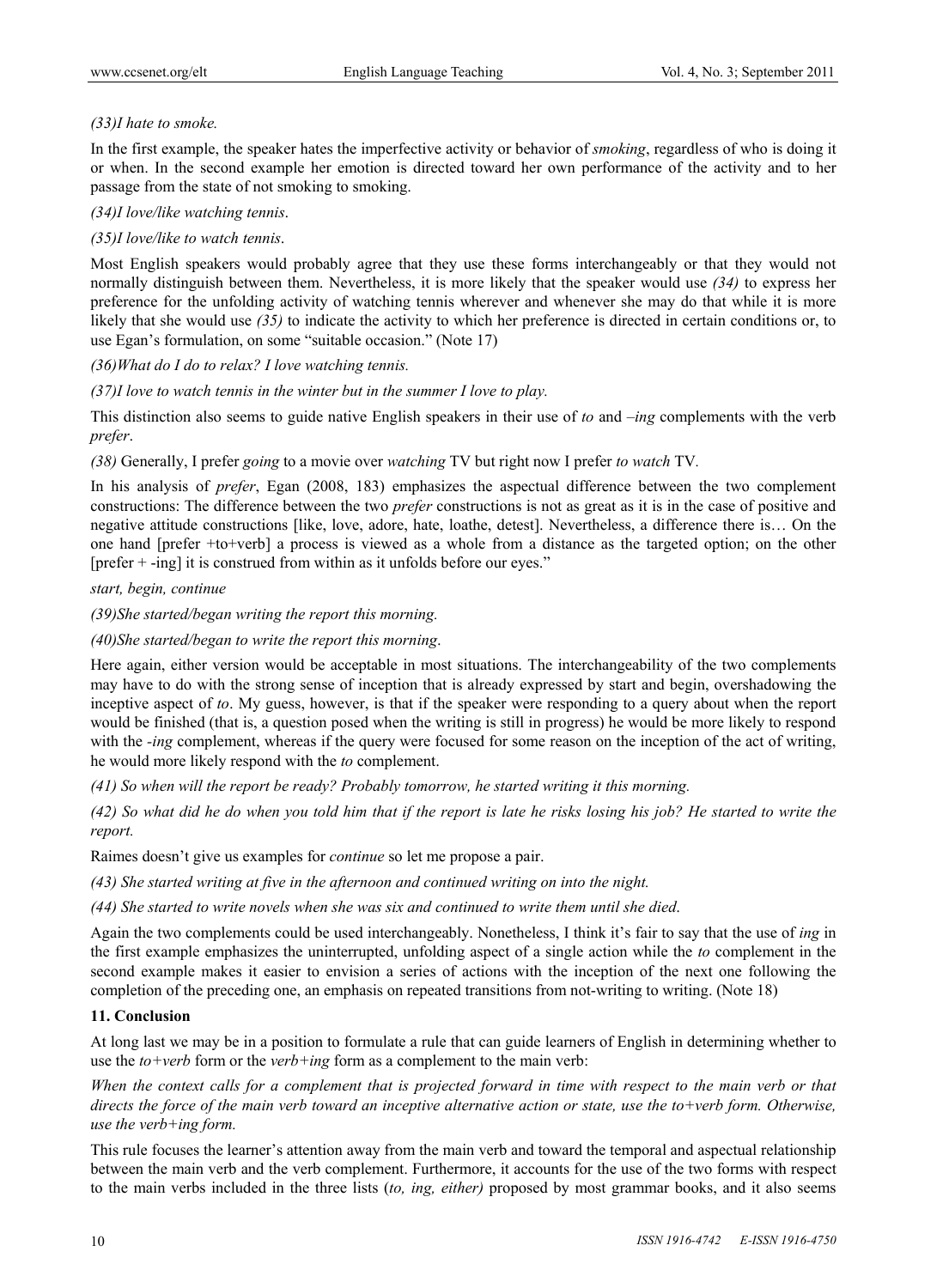consistent with the forward-projecting role of *to* in the *to be going to* future as well as the inceptive aspect of the *to infinitive* used as a subject or subject complement. At the same time, the rule is consistent with the function of the *-ing* form in the eight uses described by Kônig and with the three categories of to complement situations described by Egan.

The effectiveness of the rule as a tool for language learning/teaching will have to be tested in the classroom. At first glance, it seems safe to wager that, like other rules, it will be more immediately useful in the acquisition of passive skills (reading and listening) by helping learners first to understand how and why the various infinitival complements are used by writers and speakers of English. By the same token, it should be of assistance to translators and interpreters in finding forms to express in other languages what is communicated by the complements in English. But all language skills are interrelated and mutually reinforcing and if the rule is effective for some skills it will be effective for all of them. At the very least, it is undoubtedly true that the rule, for all its underlying complexity, is much simpler and easier to learn and implement than the alternative of memorizing long lists of verbs. Beyond that, the rule has the added advantage of being logically related to other uses of the infinitive and –*ing* forms and of fitting into a pattern of aspectual relationships that are present throughout the grammar of English. In other words, the rule is something that a language learner can figure out and that, once learned, will reinforce her understanding of, to use Raimes' brilliant book title, "how English works." At this juncture it would be too much to claim that there are no exceptions to the rule. Perhaps what we have come up with is only a rule of thumb but for language learners a rule of thumb is certainly better than no rule at all.

# **References**

Bailey, David. (1992). "The problem of the alternation of to V/V –ing after 'aspectual' verbs", in: J. Chuquet and D. Roulland (eds.), *Subordination, subordinations.* Rennes: Presses Universitaires de Rennes II. 185-197.

Bladon, R.A.W. (1968). "Selecting the 'to' or 'ing' nominal after 'like, love, hate, dislike,' and 'prefer'", *English*  Studies, 49:203-214, doi:10.1080/00138386808597300, http://dx.doi.org/10.1080/00138386808597300

Conrad, Bent. (1982). *Referring and non-referring phrases: a study in the use of the gerund and the infinitive.* Københaven: Akademisk Forlag.

Dirven, René. (1989). "A cognitive perspective on complementation," in D. Jaspers, W. Klooster, Y. Putseys, and P. Seuran (eds.), *Sentential complementation and the lexicon: studies in honor of Wim de* Geest. Dordrecht: Foris. 113-139.

Duffley, Patrick J. (1992). *The English Infinitive*. London: Longman.

Duffley, Patrick J. (1999). "The use of the infinitive and the –ing after verbs denoting the beginning, middle and end of an event," *Folia Linguistica*, 33: 295-331, doi:10.1515/flin.1999.33.3-4.295, http://dx.doi.org/10.1515/flin.1999.33.3-4.295

Duffley, Patrick J. (2000), 'Gerund versus Infinitive as Complement of Transitive Verbs in English', *Journal of English Linguistics*, 28 (3):221-248, doi: 10.1177/00754240022005018, http://dx.doi.org/10.1177/00754240022005018

Duffley, Patrick J. (2003), 'The Gerund and the to-infinitive as Subject', *Journal of English Linguistics*, 31 (4):324-352, doi:10.1177/0075424203257833, http://dx.doi.org/10.1177/0075424203257833

Duffley, Patrick J. (2004). 'Verbs of Liking with the Infinitive and the Gerund", *English* Studies, 85: 358-380, doi:10.1080/00138380412331339158, http://dx.doi.org/10.1080/00138380412331339158

Duffley, Patrick J. (2006), *The English gerund-participle: a comparison with the infinitive.* New York: Peter Lang.

Egan, Thomas. (2008). *Non-finite Complementation* : Amsterdam – New York: Editions Rodopi B.V.

Fischer, Olga. (1997). "The Grammaticalization of Infinitival *to* in English compared with German and Dutch," in Hickey, Raymond and Stanislaw Puppel (eds.) (1997). *Language History and Longuistic Modelling: a Festschrift for Jacek Fisiak on his 60th Birthday.* Berlin: Mouton de Gruyter.

Fischer, Olga, Ans van Kemenade, Willem Koopman, Wim van der Wurff. (2000). *The Syntax of Early English.*  Cambridge: Cambridge University Press.

Fischer, Olga. (2003). "Principles of grammaticalization and linguistic reality," in: G. Rohdenburg and B. Mondorf (eds.), *Determinants of Grammatical Variation in English*. Berlin: Mouton de Gruyter. 445-478.

Freed, Alice F. (1979). *The semantics of English aspectual complementation. Dordrecht: Reidel.*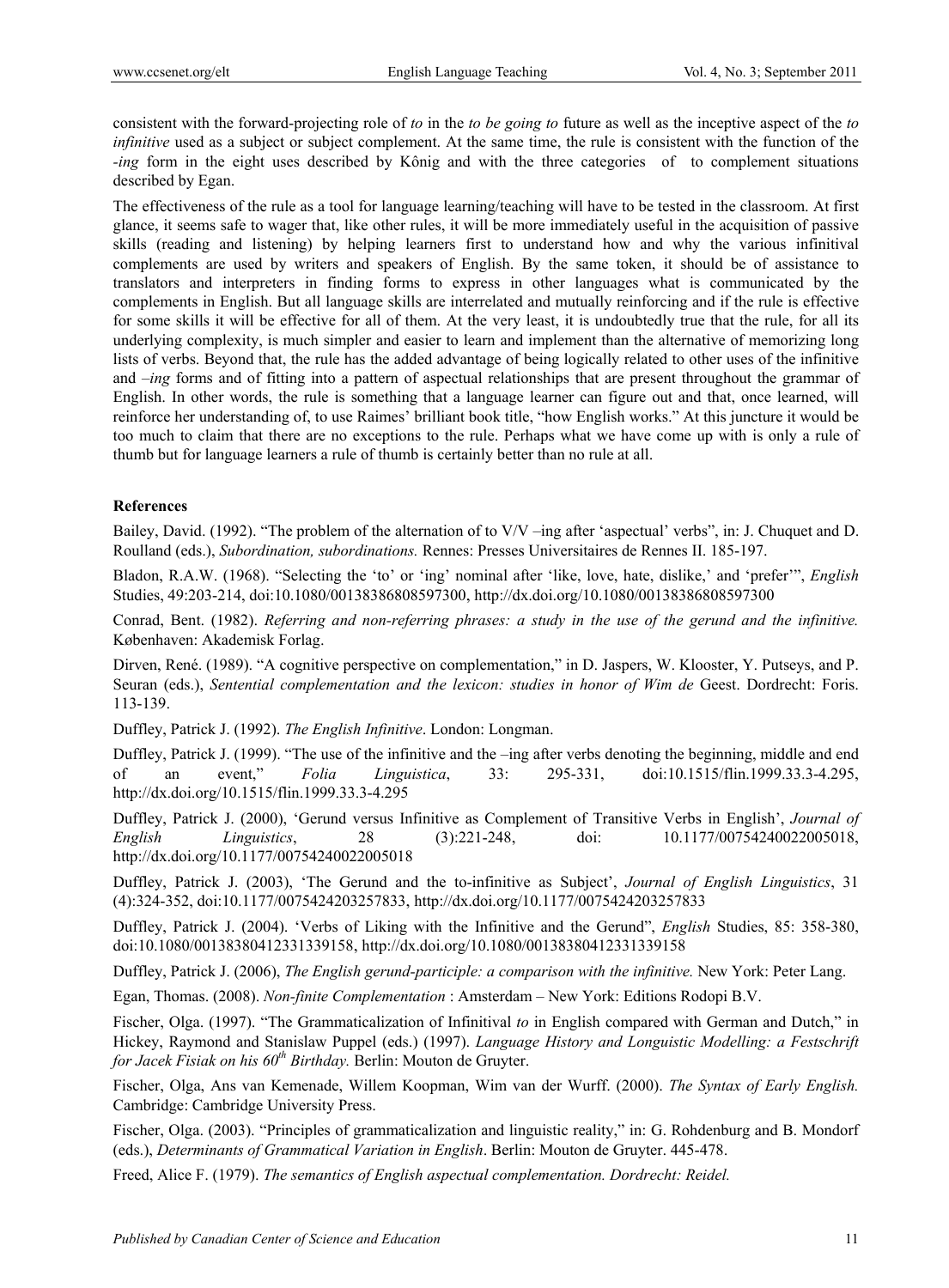Huddleston, Rodney, (2002). "Non-finite and verbless clauses," in R. Huddleston and G.K. Pullum (eds.) *The Cambridge Grammar of the English* Language. Cambridge:Cambridge University Press (1171-1272)

Kônig, Ekkehard. (1990). *Adverbien und Partikeln*. Heidelberg:Groos.

Pinker, Steven. (1999). *Words and Rules*: *The Ingredients of Language*. New York: Basic Books.

Raimes, Ann. (1998). *How English Works*. Cambridge: Cambridge University Press.

Strutt, Peter. (2000). *Market Leader Business Grammar and Usage*. Essex: Pearson Education Limited.

Thompson, Audrey Jean & Martinet, Agnes V. (1986). *A Practical English Grammar*. Oxford: Oxford University Press.

Verspoor, Marjolijn. (1990). *Semantic Criteria in English Complement Selection*, Ph.D. dissertation. University of Leiden.

Verspoor, Marjolijn. (1997). "The story of –ing: a subjective perspective," in M. Pütz and R. Dirven (eds.), *The Construal of space in language and thought*. Berlin: Mouton de Gruyter, 417-454.

Verspoor, Marjolijn. (1999). "To infinitives," in: L. De Stadtler and C. Eyrich (eds.), *Issues in cognitive linguistics: 1993 proceedings of the International Cognitive Lingusitics Conference*. Berlin: Mouton de Gruyter. 505-526.

Verspoor, Marjolijn. (2000). "Iconicity in English complement constructions: conceptual distance and cognitive processing levels," in: K. Horie (ed.), *Complementation: cognitive and functional perspectives*. Amsterdam: John Benjamins. 199-225.

Wierzbicka, Anna. (1988). *The semantics of grammar*. Amsterdam: John Benjamins.

Wood, FrederickT. (1956).'Gerund versus infinitive' *English Language Teaching*, 11:11-16.

## **Notes**

Note 1. The question can also be extended to the *bare infinitive* and the *to+verb+ing* complements but these are less frequent and generally less problematic for foreign learners of English and are not treated here.

Note 2. As will be seen in section 5.0, the *verb+ing* complement is also but less frequently used to refer to complement situations located in the future with respect to the matrix verb but even in such cases the *ing* complement confers a durational, imperfective, and /or ongoing aspect to the complement situation.

Note 3. A more scientifically effective name for this grammar point is the title of Thomas Egan's book, *Non-finite Complementation* (Rodopi, Amsterdam, 2008).

Note 4. Azar (1992), see chapter 10 "Gerunds and Infinitives," pp. 246-275, Beaumont and Granger (1989), see units 81-100, Hewings (2005), see units 30, 31, pp. 20-63, Murphy (1994), see units 52-60, pp. 104-121, Naunton and Hughes (2009), see "Grammar Guide" for unit 9, "Gerund and Infinitive," pp. 174-175, Norris (2008), see "Grammar Reference" section for unit 2 "Gerunds and Infinitives," pp. 206-207, Strutt, Peter (2000), see unit 6, pp. 40-46, Swan (1980), see section 322 "Infinitive after verb" and section 334 "-ing form after verb," Thompson and Martinet (1986), see chapters 23, 24, 25, pp. 212-238, Vince (2003) see unit 28 "verbs followed by –ing or infinitive," pp. 164-169.

Note 5. Support for the notion that the pertinent element in complement selection is the *relationship* between the matrix verb and the complement rather than the semantic category of the matrix verb is to be found in the works of M. Verspoor (1990,1997,1999, 2000). As Verspoor explains, "What is pertinent is the relationship between the matrix subject and what is stated in the complement. Of course, the lexical content of a matrix verb (semantic category) has something to do with establishing this relationship. But by using different complement structures, we can express differences, mainly to do with direct involvement, in this relationship." Verspoor (1999, 509-512).

Note 6. In his summary of the scholarship on non-finite complementation, Egan, citing Fischer (2003), Bailey (1992), Duffley (1992) states plainly and forcefully that "There is a broad consensus among scholars that the *to* of the infinitive is historically derived from the preposition *to*." Egan (2008, 95)

Note 7. That the infinitival *to* expresses forward direction in time as opposed to prepositional *to*'s forward direction in space, is underlined by Duffley: "the potential meaning of *to* before the infinitive is more abstract than that found in the spatial use of the preposition, and can be stated as follows: the possibility of a movement from a point in time conceived as a before-position to another point in time which marks the end-point of the movement and which represents an after position with respect to the first" (Duffley 1992:16) quoted in Egan (2008, 95).